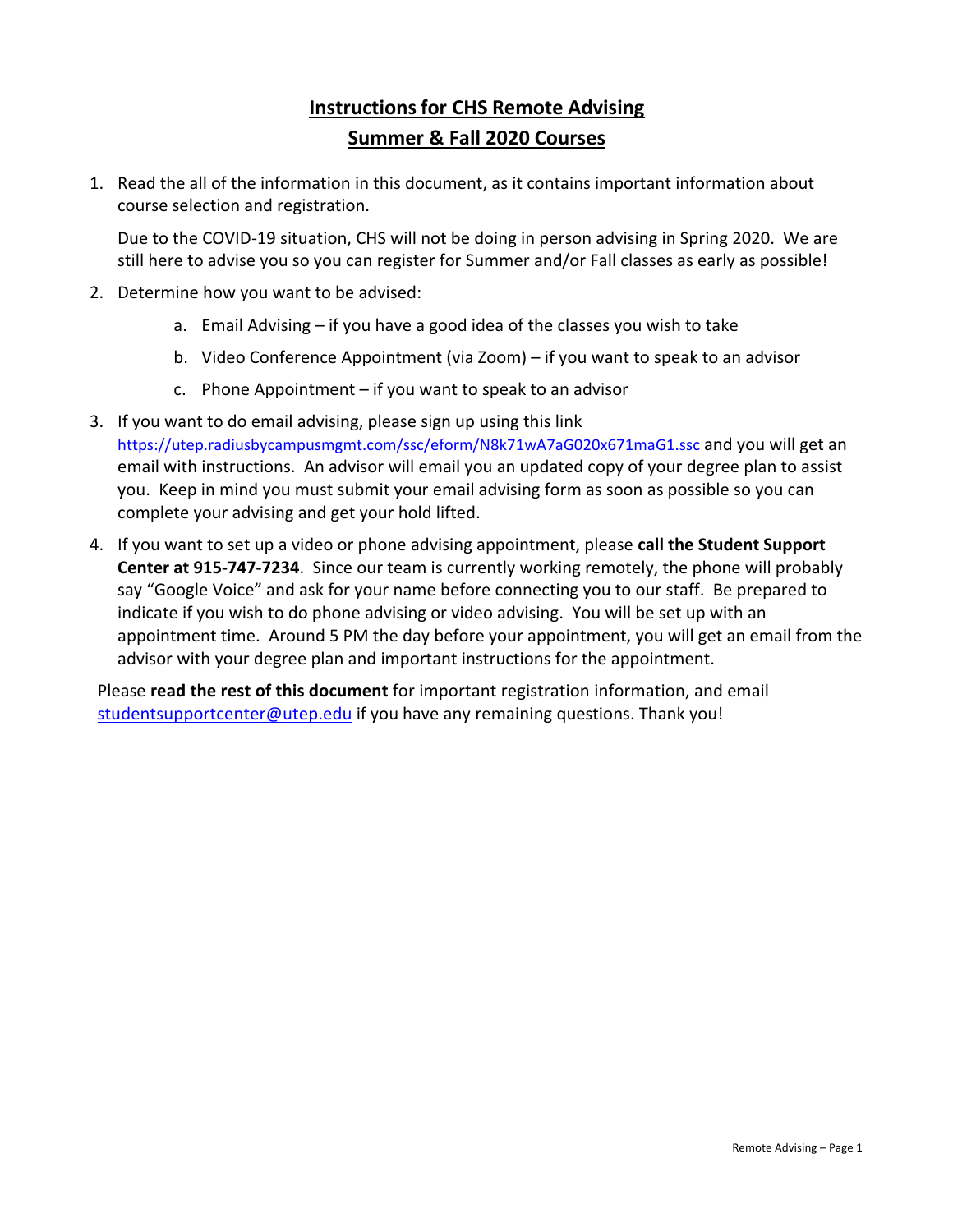### **IMPORTANT ADVISING INFORMATION**

#### **HOW CAN I CHECK MY PROGRESS IN MY MAJOR (BEFORE I GET MY UPDATED DEGREE PLAN)?**

- 1. Pull up your **Academic Transcript** on Goldmine: Log in to Goldmine, Select "Student Records," then select "Academic Transcript"
- 2. Using the **degree plan** you received at orientation or during your last advising, fill in the classes you are currently taking with "SP20" to indicate you are in them this semester. Fill in classes you have already completed with the grade you earned by looking at your academic transcript.
- 3. Check the plan to see what classes you have remaining.

#### **WHAT CLASSES SHOULD I TAKE?**

- 1. **Take Math**, **English**, & **Science** courses each semester until they are completed
- 2. **Prioritize** the following courses:
	- Freshmen courses (1000‐level) over Sophomore, Junior, and Senior
	- Core and Pre‐Professional/Program Pre‐requisites courses (left side of degree plan)
	- $\triangleright$  Pre-requisite courses that open other classes on your plan
- 3. **Kinesiology Majors**: Take KIN3303 as soon as you have completed RWS 1301, RWS 1302, MATH, BIOL1305/1107, and BIOL2311/2111, all with C or higher.
- 4. **Rehab Sciences Majors**: See "Rehab Sciences Information" below

#### **FINANCIAL AID ELIGIBILITY – COURSE INFORMATION**

- 1. Federal financial aid will only count courses required for your degree plan for aid eligibility.
- 2. **Check your courses:** After you register, log on to Goldmine, select "Degree Evaluation" and follow the steps to generate your request. Scroll to the bottom of this report and find "Area Name: Non‐Contributing Courses."
- Fig. 16 If there are no courses listed there (as shown below), then all of your courses are required for your degree and will count towards your financial aid eligibility.

#### **Area Name: Non-Contributing Courses**

These course(s) are not a part of your approved degree plan and will not count towards financial aid eligibility.

| Met Requirement Term                    | <b>Satisfied Title</b><br>By |                        | <b>Attribute Credits Grade Source</b> |      |  |
|-----------------------------------------|------------------------------|------------------------|---------------------------------------|------|--|
| Yes In-progress<br>non-<br>contributing |                              |                        |                                       |      |  |
|                                         |                              | Total Credits and GPA: |                                       | 0.00 |  |

 If there **are** any courses listed there (as shown below), then those courses are currently **not counting towards** your financial aid eligibility. If you believe any course(s) listed here is **required** for your degree plan, please contact studentsupportcenter@utep.edu so an advisor can check your records and provide assistance.

#### **Area Name: Non-Contributing Courses**

These course(s) are not a part of your approved degree plan and will not count towards financial aid eligibility.

|                        | Met Requirement Term                    |                | <b>Satisfied Title</b><br>By |                                                             |  |            | <b>Attribute Credits Grade Source</b> |
|------------------------|-----------------------------------------|----------------|------------------------------|-------------------------------------------------------------|--|------------|---------------------------------------|
|                        | Yes In-progress<br>non-<br>contributing | Summer<br>2020 | Fall 2020 PE 1101            | Fitness for Life<br>WS 3390 Women's Studies: Special Topics |  | 1.0<br>3.0 | Reg<br>Rea                            |
| Total Credits and GPA: |                                         |                |                              |                                                             |  |            | 4.00                                  |

3. Consult this webpage for more information: https://www.utep.edu/studentaffairs/financialaid/eligibility/degree‐plan.html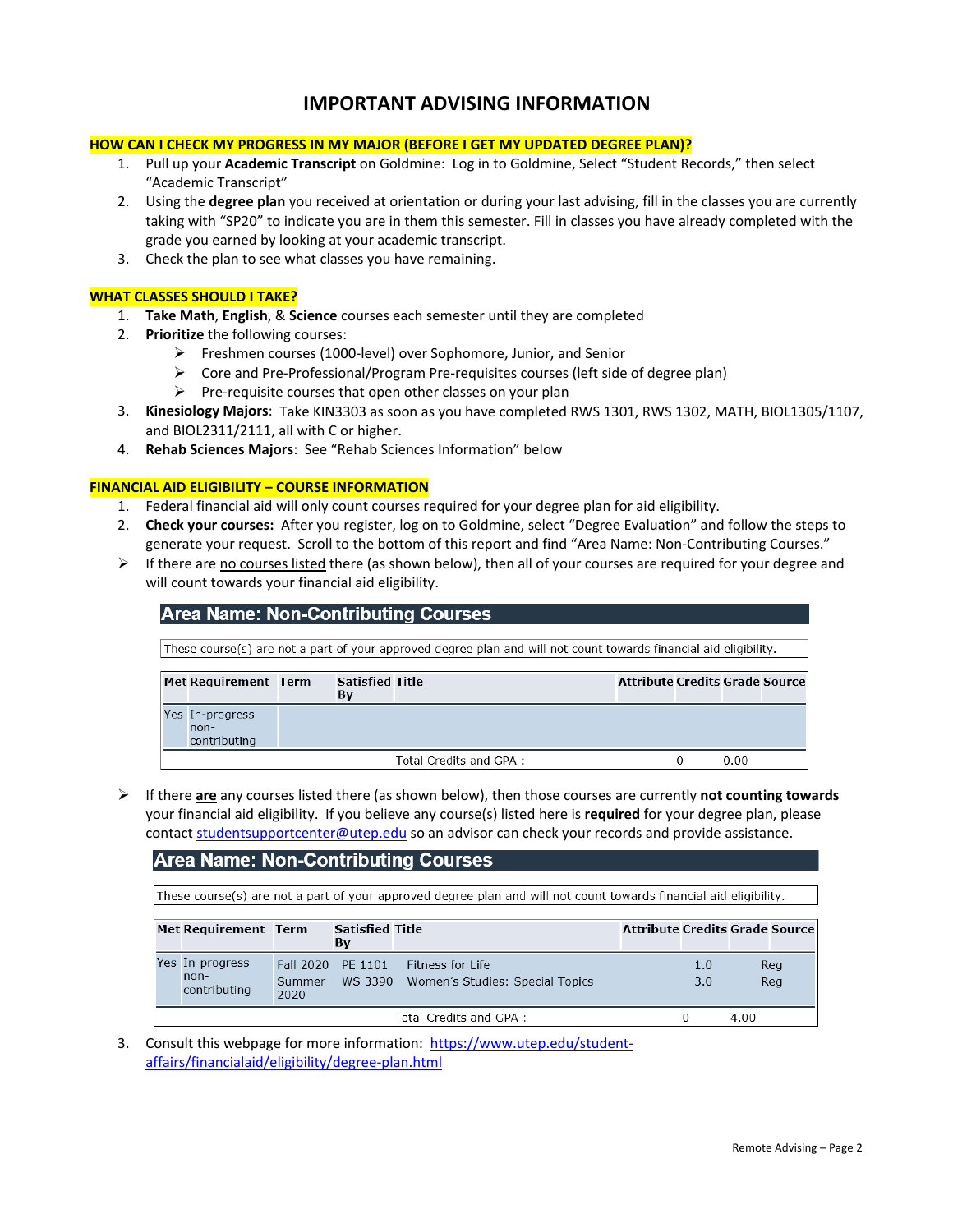#### **WHEN DO I REGISTER?**

**Registration Windows open by Classification:** Seniors (90+ credit hours): **March 30** Juniors (60‐89 credit hours): **April 6** Sophomores (30‐59 credit hours): **April 13** Freshmen (0‐ 29 credit hours): **April 20** \*\*Credit hours total does **NOT** include the credit hours are you currently registered for this semester\*\*

#### **HOW DO I REGISTER?**

Refer to the Registration Guide for general information about How to Register, Holds, Error Messages, etc.: https://www.utep.edu/student‐affairs/registrar/students/registration.html

#### **HOW CAN I CHECK MY HOLDS?**

# 1Sign into GOLDMINE (NOT on your dashboard)



If you have a hold, there will be a contact phone number next to the hold. Call that number if you are not sure what you need to do to remove the hold. We advise you to check your holds **before** your registration date!

#### **WHY AM I GETTING REGISTRATION ERRORS?**

**Most Common Registration Errors:**

- Closed Section **–** Full Course
- Class Restriction **–** Restricted to Specific Classification (i.e. Jr. Status Required)
- Departmental Approval **–** Requires approval from the department teaching the course
- Prerequisite & Test Score Error **–** Course or Placement Test Required for access to course
- **For Permissions/overrides**: contact the **Specific Department** that offers the course. For example, contact the **Biology Department** for help with registering for a **Biology** course.

#### *Most Common Departments:*

Biology: 915‐747‐5844 / Biosciences Bldg Rm 2.120 Clinical Lab. Science: 915‐747‐8396 / HSSN 418 Health Promotion: 915‐747‐8214 / HSSN 404 Kinesiology: 915‐747‐7245 / HSSN 449 Mathematics: 915‐747‐5761 / Bell Hall Rm 124 Psychology: 915‐747‐5551 / Psychology Bldg. Rm 112 Rehabilitation Sciences: 951‐747‐8396 / HSSN 418 Social Work: 915‐747‐5095 / HSSN 431 Online Department Directory: https://www.utep.edu/search/